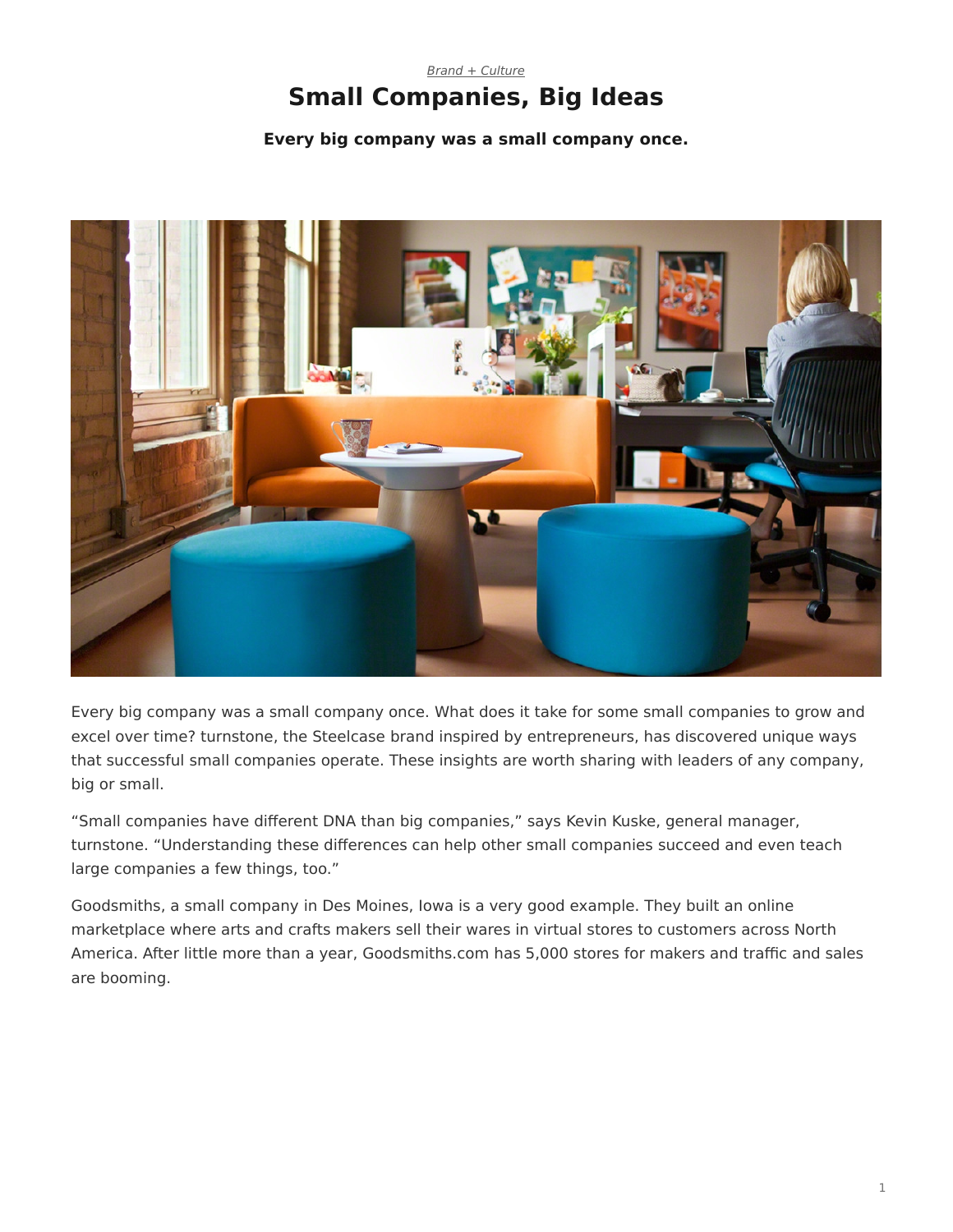It isn't just the steep growth curve that sets Goodsmiths apart, it's how they achieved it. "When you have to compete with bigger companies with far greater resources, more brand recognition and greater awareness with both customers and potential employees, you have to think and work differently. Goodsmiths knows this. The way they're heavily involved and invested in their local community, how they let their unique personality as a company shine through and how they're passionate about their craft, these are key to their success," says Kuske.

The little guys make a big difference in the overall economy. Small businesses (fewer than 100 employees) represent more than 99% of employers and provide 60% to 80% of net new jobs annually. In the United States they produce as much as 13 to 14 times more patents than big firms, according to Entrepreneur.com. The U.S. Small Business Association says small businesses collectively produce over \$6 trillion in gross domestic product each year, which on its own would be the third highest of any country in the world.

The story is similar in Europe, too. Small and medium size enterprises (SMEs, 90 or fewer employees) outside the financial sector account for 99% of businesses and two out of every three jobs, according to Eurostat, the statistical office of the E.U. In addition, 85% of net new jobs in the E.U. between 2002 and 2010 were created by SMEs.

Regular road trips by turnstone employees and the in-depth studies conducted by the Steelcase WorkSpace Futures research and design group show there are seven key ways great small firms operate differently than large companies (see end of this article). Two of these differentiating ideas—embracing their local communities and taking their unique personalities public—are explored here.

## **COMMUNITY MATTERS**

**"Grounding your company in the community gives everyone a sense of belonging."**

**RIANE MENARDI** | community builder, Goodsmiths

An Internet company with online stores that represent makers all over the U.S. and Canada, Goodsmiths' team of 11 employees is also actively engaged in the local community. They're located in Valley Junction, a historic section of Des Moines that boasts the largest collection of independent businesses in the city, including art galleries and handcrafted goods stores, the types of businesses that use Goodsmiths.com. "It gives us a connection, a base in a part of town that's all about handmade, creative goods, just like the shops on our site," says Riane Menardi, whose job title is community builder.

"Grounding your company in the community gives everyone a sense of belonging. It's part of the vision of successful small companies to be part of a larger purpose, and it connects the company with the pool of talent, customers and resources locally," notes Kuske.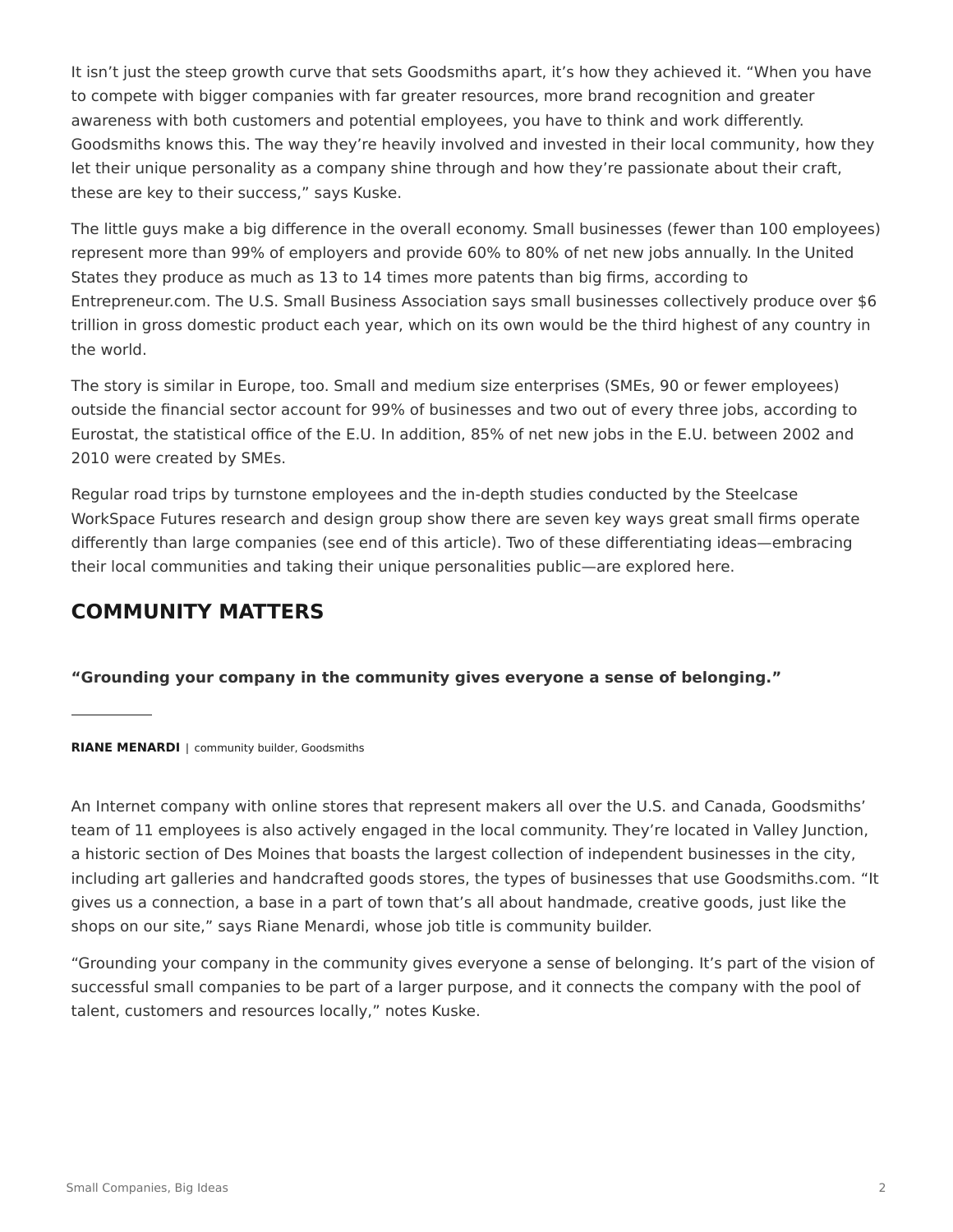

Goodsmiths regularly hosts or participates in community events such as book launch parties, networking events with other startup businesses, and partner events with professional organizations such as AIGA. "We often bring people into our office, whether we're hosting an event ourselves or just hanging out at our place afterwards. Developers who work remotely stop by to work in our office for an afternoon. It's really open to anyone in the community," says Menardi. Their workplace clearly represents the Goodsmiths brand and culture to all visitors now, thanks to a \$20,000 office makeovers, one of five such winners in turnstone's Culture@Work in the Heartland contest.

# **SHOW YOUR PERSONALITY**

Small companies look to express themselves and often encourage their people to do the same. CarbonSix, another Culture@Work in the Heartland makeover recipient, is a small market research firm in Chicago recently spun off from a larger company, Leo J. Shapiro & Associates. With a dozen employees plus a few interns, CarbonSix uses their new space to help define the personality of the newly independent firm, and separate it from their parent company located just one floor away.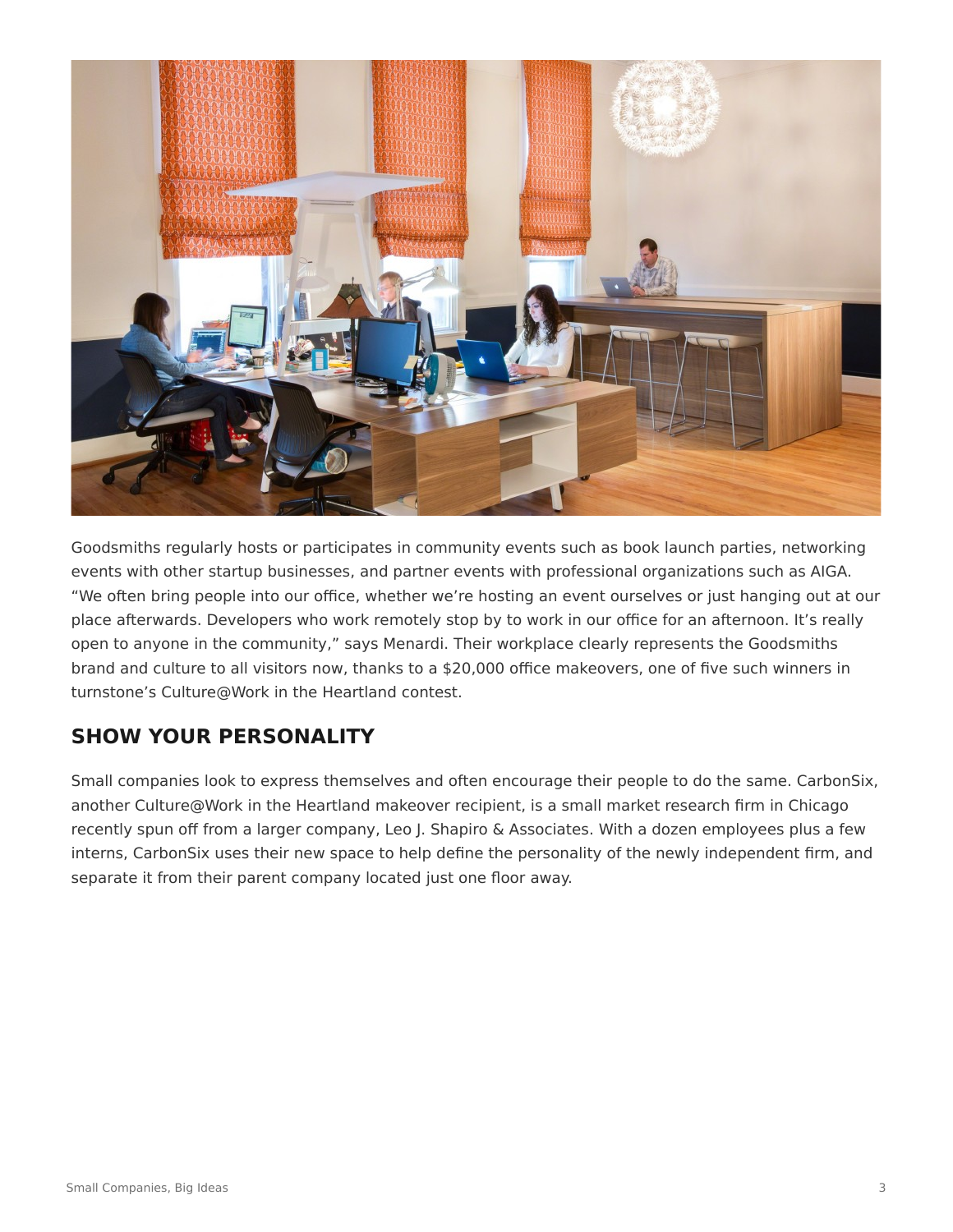

"We're not a typical research firm in some ways, and that's part of what makes us successful," says CarbonSix President, Margaret Mueller, Ph.D. "We have several Ph.D.s and master's degrees on staff, but everyone has a personality and style in addition to their education. That's uncommon in our business because it can be difficult to find super bright, analytical Ph.D.s who are also engaging and gregarious, have high energy and fit in well. We are in the client services business and there is a lot of personality that goes into it."

The firm encourages employees to pursue outside interests and calls out their exploits in staff bios on their website. Mueller, for example, had a "one-day snowboarding career that ended in a broken wrist," while director Ankit Makim was "possibly the only New York Yankees fan studying International Finance in Vienna." It's revealing and fun, but how does it help CarbonSix?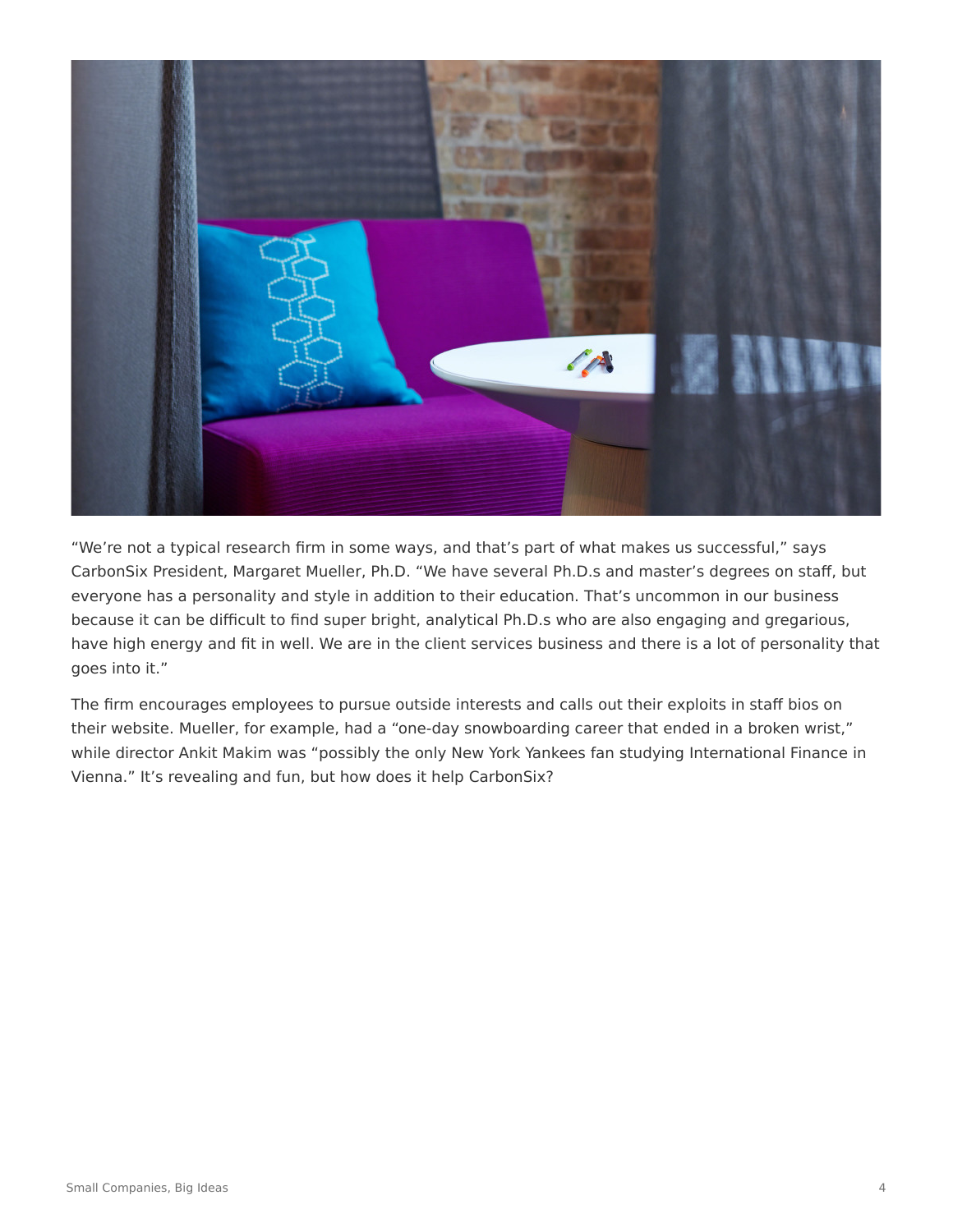

By building the firm's unique identify, according to Mueller. "We have a really eclectic group and that's important. We want interesting people here who see the world through different lenses and bring different perspectives to client problems. Some people are very systematic and methodical, others are a little more abstract at the way they look at things. All of that helps our client's learnings."

The research company positions itself as an explorer, says Mueller. "Our clients are looking for people who are constantly curious, always exploring the world, not feeling satisfied with the answer. There's got to be something else—that's what we do. We like people who ask, 'What's going on here? What's the problem?' We recruit for this explorer personality and we continue to promote it both inside and outside work.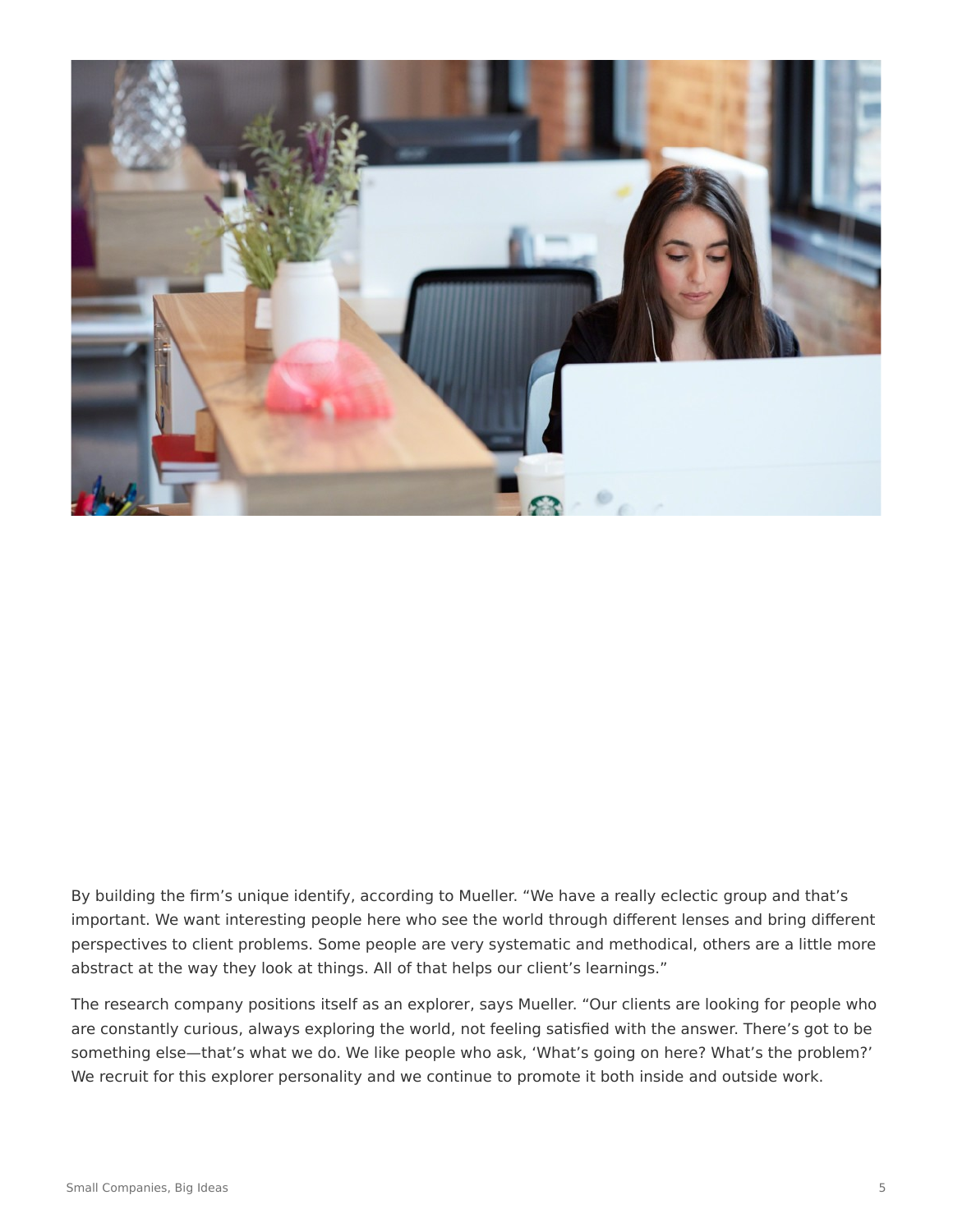"For example, when one of my colleagues and I went to Philadelphia, we had just an hour-and-a-half of free time. We did the power tour of Philadelphia: Ben Franklin's grave, the Liberty Bell and a Philly cheese steak. It was fantastic. What's the point of flying off to Philadelphia to do research without exploring?"

CarbonSix's distinct culture and personality also help the firm attract the best candidates, too. "People have left other firms to come to CarbonSix because of how we work. This isn't a big firm where the partners hold all the client relationships. We're a small company and we have our junior people work directly with our clients as much as possible. The quicker the client sees them as the trusted person to lead the work, the more they develop and the more we can keep growing," says Mueller.



## **SPACE REVEALS THE REAL COMPANY**

**"A big part of our positioning and brand identity is this explorer identity, and that's very much what our clients are looking for."**

**MARGARET MUELLER** | president, CarbonSix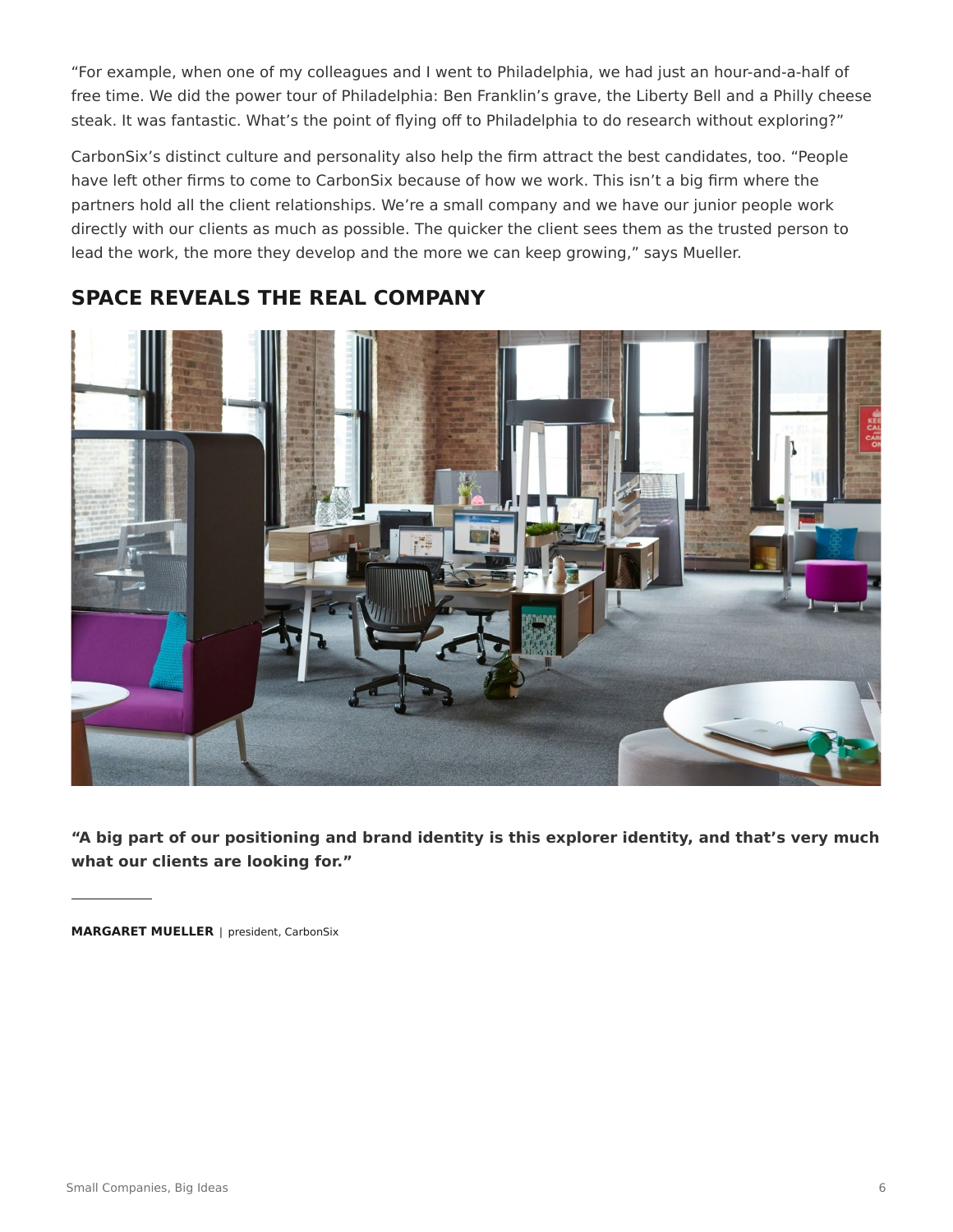Both CarbonSix and Goodsmiths use their workplace to reinforce the special characteristics of their companies. Handmade window treatments fit the Goodsmiths office's floor-to-ceiling windows and goods created by employees are displayed on the walls and shelves. The drywall in CarbonSix's office is being removed to expose the retro brick walls underneath, inspired in part by winning the turnstone office makeover and also, no doubt, by their explorer personality. Both firms built offices that emphasize open communication and frequent collaboration.

Space reinforces what makes each firm unique. "You really want your space to reflect who you are," says Mueller. "You want clients to walk into the space and think, 'Hey, this is really cool. I'm working with smart, interesting people.' Everyone wants to feel good about the firm they hired, and your office can reinforce that feeling."

Embracing the community and communicating their personality are just two of the ways small companies work differently than larger companies. When you're competing for the same talent and customers as the big guys but your resources are much more limited, you find unique ways, as Goodsmiths and CarbonSix have, to succeed. Good advice no matter what the current size of your company may be.

Research by turnstone and the Steelcase WorkSpace Futures group identified characteristics of small companies that help them excel despite more limited resources and having to compete in the same pool for talent and customers as their larger brethren. Small companies with outsized success were found to share seven common characteristics:

- Their personality comes through
- They have the freedom to be themselves
- There is passion for their craft
- A sense of community makes them part
- of something bigger
- As a team, they have fun together
- They have a choice of how and where
- they want to work
- They take time to connect

#### **Featured Products**

**[+About Steelcase](https://www.steelcase.com/discover/steelcase/our-company/)**

**[+Customer Care](#page-0-0)**